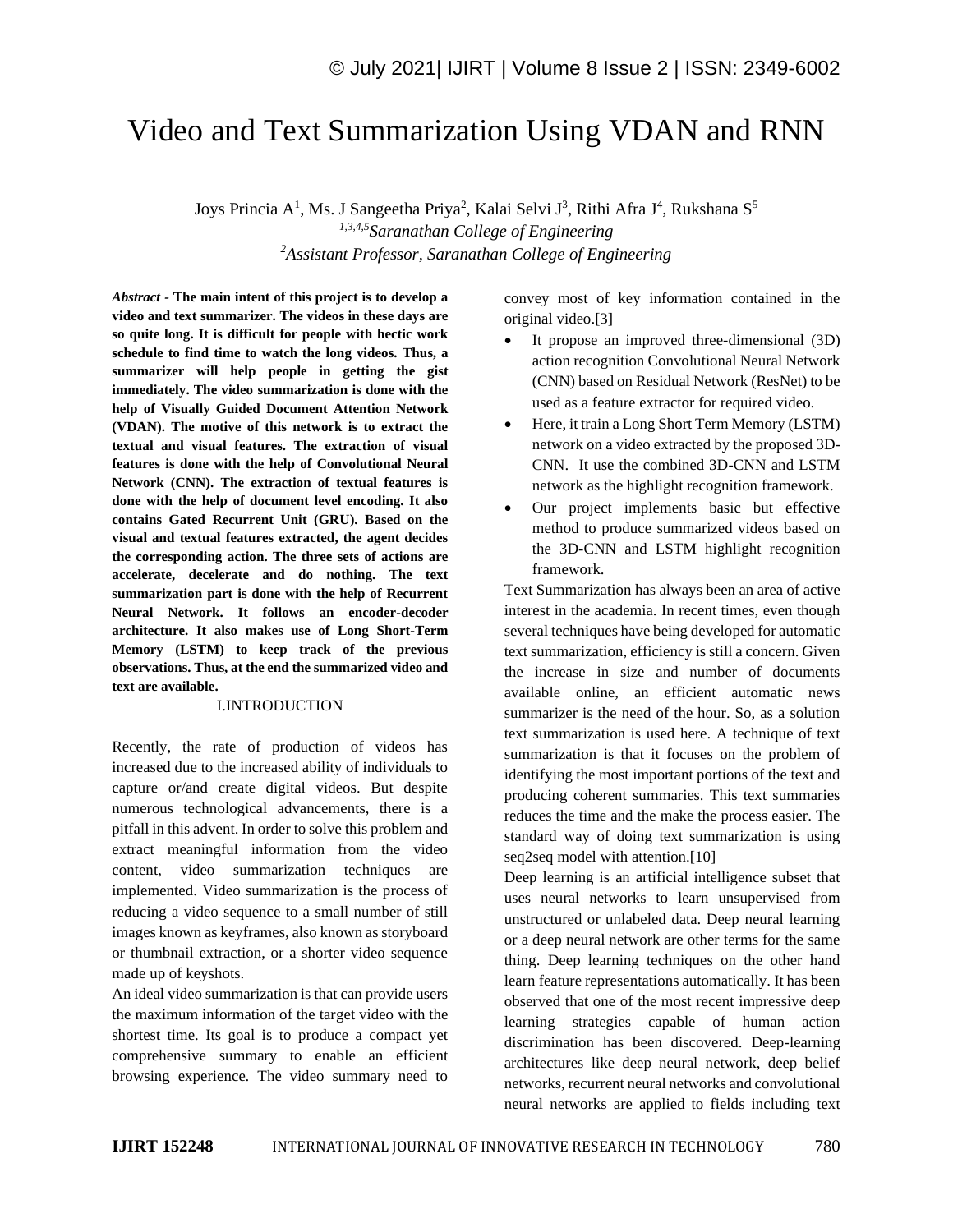summarization, video summarization, speech recognition, etc.

A Convolutionary Neural Network (CNN) can be a class of Deep Neural Networks in Deep learning, most generally applied to visual imagery analysis. Recurrent Neural Network (RNN) are a category of neural networks that are helpful in modeling sequence data.[3]

# II. LITERATURE REVIEW

Chen et al. proposed that video summarization and video captioning are considered two separate practices in current research. For extended videos, it will allow for a richer and more succinct condensation of the video to automatically recognize the important sections of the video content and annotate them with captions. In the training process, they have proposed a general neural network configuration that jointly considers two monitoring signals (i.e. an image- based video summary and text-based video captions) and produces both a video summary and corresponding captions within the test phase for a given video. Main idea is that the summary signals can help a video captioning model learn to concentrate on important frames. On the opposite hand, caption signals can help a video summarization model to hunt out better semantic representations. Modeling both the video summary and therefore the video captioning tasks together provides a completely unique end-to-end solution that creates a captioned video summary that allows users to index and navigate during a video through the highlights. In addition, in both individual tasks, their studies show that the joint model is able to perform better than the state-of-the-art approaches. The limitation here is short term dependencies of simple RNN can't remember and understand the context behind the input they give.[3]

Zhou et al. has given that by providing short, descriptive summaries that are diverse and reflective of original videos, video summarization aims to promote large- scale video browsing. In this paper, they formulate video summarization as a sequential decision-making process and develop a deep summarization network (DSN) to summarize videos. DSN predicts for every video frame a probability, which indicates how likely a frame is chosen, then takes actions supported the probability distributions to pick frames, forming video summaries. The authors have proposed an end-to-end reinforcement learning based framework, where they design a totally unique reward function that jointly accounts for diversity and representativeness of generated summaries and doesn't believe labels or user interactions within the smallest amount. The reward role judges during training how diverse and representative the summaries produced are, while DSN aims to receive higher rewards by learning to provide more diverse and more representative summaries. Extensive experiments on two benchmark datasets show that their unsupervised method not only outperforms other state of unsupervised methods, but is additionally like or even superior than most of published supervised approaches. Disadvantage is frames generated as output will not help people to understand clearly on the actual content of the video delivered.[7]

Agyeman et al. introduces a deep learning approach to summarizing long soccer videos by leveraging the three-dimensional Convolutional Neural Network (3D-CNN) and Long STM (LSTM). Their suggested solution includes 1) the step-by-step creation of a 3D-CNN based Residual Network (ResNet) recognizing soccer behavior, 2) the manual annotation of 744 soccer clips from 5 training soccer action groups, and 3) the training of an LSTM network on soccer features extracted by the proposed 3D-CNN based ResNet. To detect soccer highlights, they combined the 3D-CNN and LSTM models. To summarize a soccer match video, they modelled the video input as a sequential concatenation of video segments whose inclusion during a summary video production is predicated on its validated relevance. Since recurrent networks has been used, computing the frames for highlights is a slow process and this acts as a demerit for this paper.[13]

Luthra et al. used a semi-supervised learning algorithm to generate the summaries. Manually generated summaries (ideal summaries) is that the labeled samples for the semi- supervised learning. Both visual and aural feature vectors appropriated a gaggle of videos and they are clustered and thus the individual video sequences are represented as vectorquantized statistic. Then state transition machinebased representation has been generated for both the entire class of videos and thus the samples are labeled. A replacement of information theoretic measure has been proposed for the goodness of a generated summary, which reduces the summarization process to finding the sequence of frames that the price of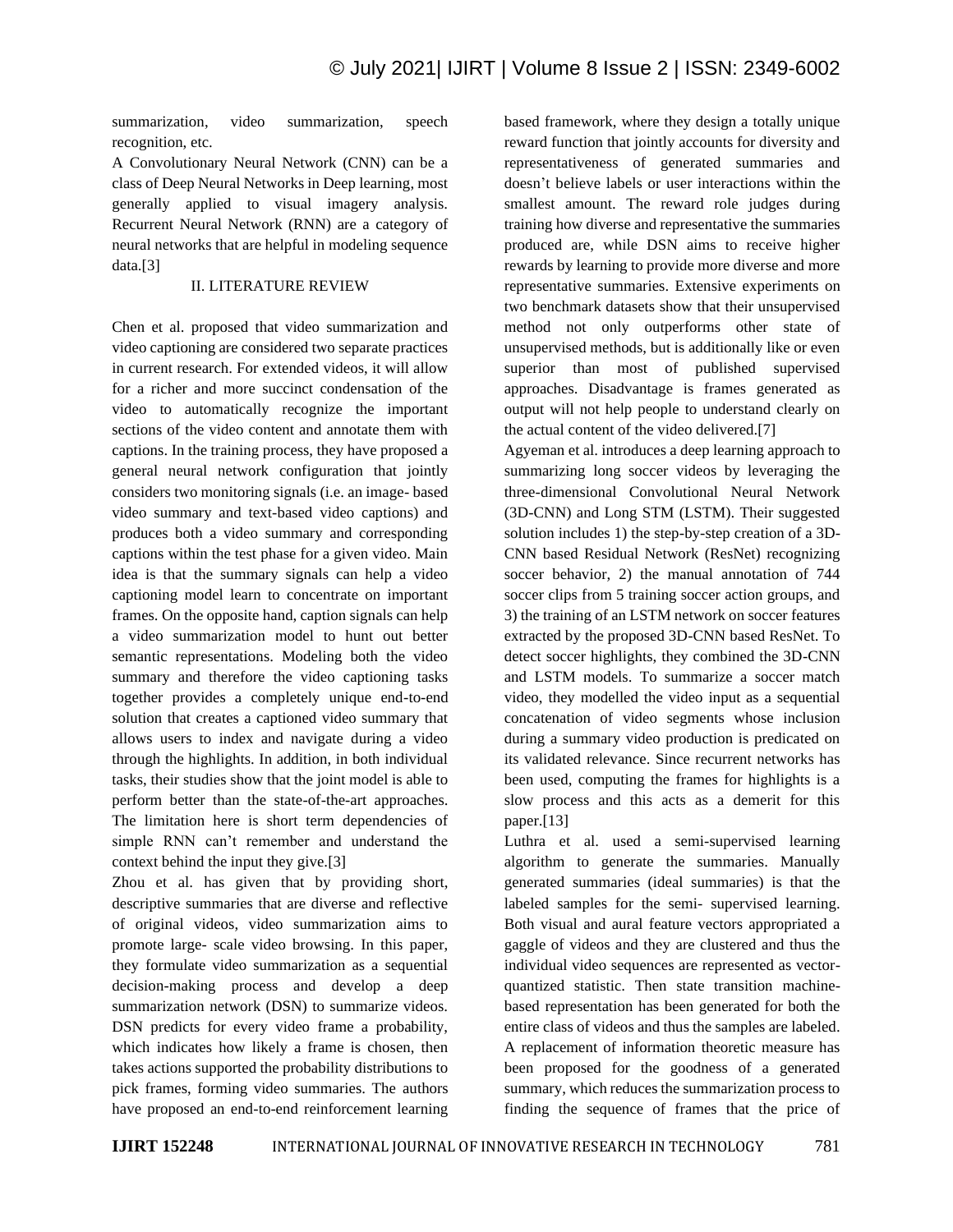goodness measure is maximum. Visual gaps and breaks are created between the frames or skims generated is the disadvantage here.[16]

#### III. SUMMARIZATION

#### VIDEO SUMMARIZATION

The proposed system consists of two phases. They are video summarization and text summarization. The ultimate aim of the video summarization phase is to produce a fast-forward video. In this phase, initially the instruction document and the video are passed as input to the Visually-Guided Document Attention Network (VDAN). The main intent of VDAN is to extract the visual and textual features. For this purpose, an embedding space is created by the VDAN for encoding documents and images. The irrelevant frames in the video are dropped at the end. The visual features are extracted by the Convolutional Neural Network (CNN). Based on the extracted visual and textual features, the agent will decide an action from the three actions that are available. The three actions are acceleration, deceleration and doing nothing.

The agent is visually and textually guided with features produced by the VDAN to control the speed up rate. The action which is selected by the agent changes the skip rate and returns a reward based on the alignment of the textual and visual features in the embedding space. The visual features which are extracted by the VDAN are supposed to be close the visual stuff present in the embedding space only if they are semantically similar. Our network is trained without the use of any ground truth segment labels. SSFF and FFNet are the two competitors of our method. Those two are based on ground-truth segment labels. Though our method does not use any ground-

truth segment labels it is still aware of the instructions segments. This proves to be the biggest advantage of our method.



#### TEXT SUMMARIZATION

The next phase is the text summarization phase. In our project we have used the encoder decoder Recurrent Neural Network (RNN). The main reason to choose RNN instead of Natural Language Processing (NLP)

is the short and inaccurate summaries that are generated by NLP technique. In case of RNN, the current output always depends on the previous output. This helps it in creating summaries that are more human like. We also have Long Short Term Memory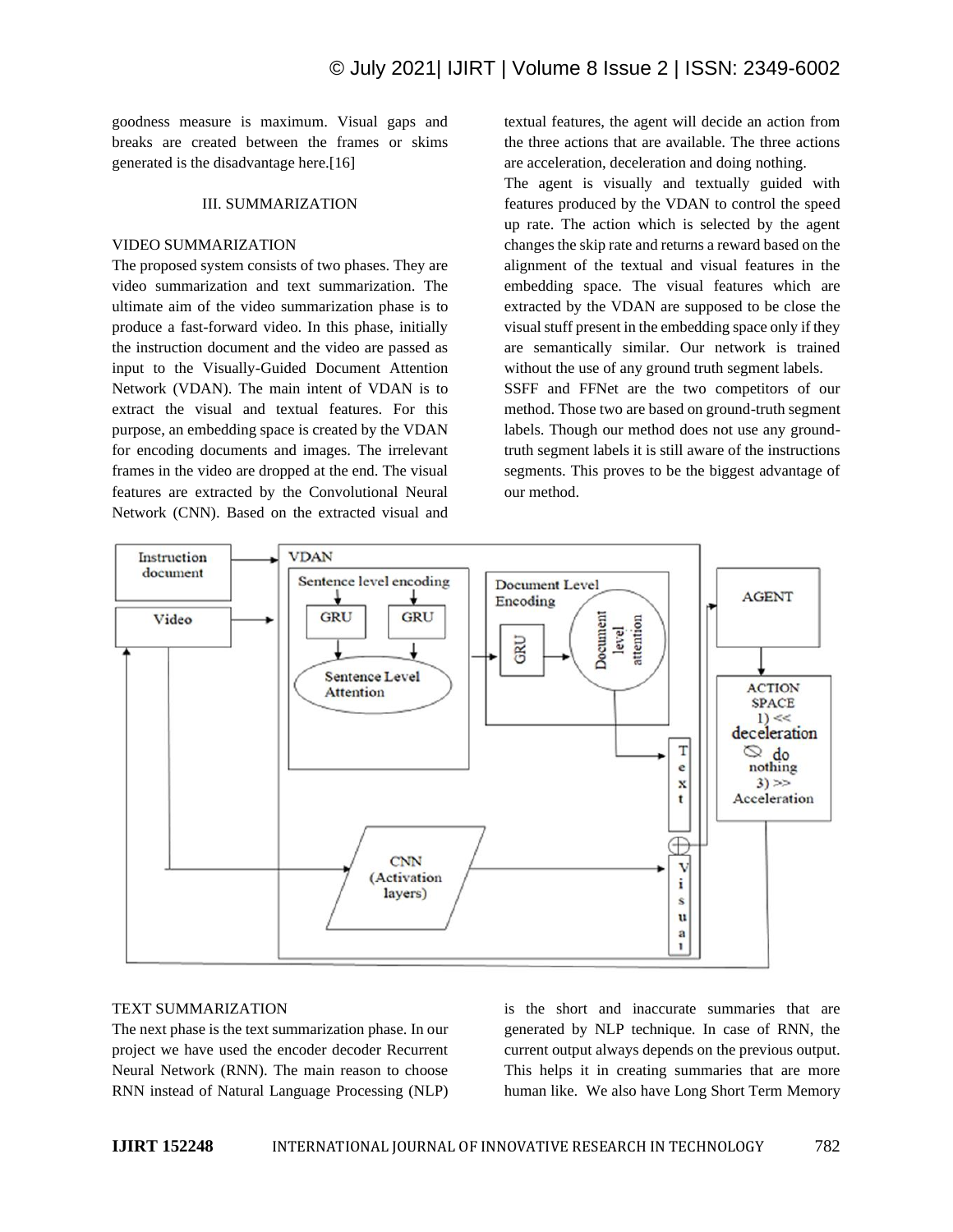(LSTM) to provide some extended functionality for RNN. For implementing our neural network we have used Keras library of Python. After the data is loaded, contraction mapping is done to understand the contracted words of that particular language. Next is the data pre-processing step. In this step, data is cleaned by means of stopwords removal. The sentences are tokenized for further processing. The encoder in this phase is used for the conversion of words into numeric data. The decoder does the reverse process of encoder.

The attention layer is used for choosing only the useful information and discards the rest by means of cognitive mapping. The main use of dense layer is to represent the matrix vector multiplication that takes place in the neurons.



### IV. RESULT

The following are the results of the video summarization on different datasets. The experiment was tested on all those datasets and results were noted. The results were tested on the basis of three parameters. They are precision, recall and F1 score. The first graph depicts the results on the basis of the precision parameter. Precision is a parameter that indicates the accuracy of the built model.



The next graph shows the results on the basis of the recall parameter. Recall is the number of actual positives that are captured by our model.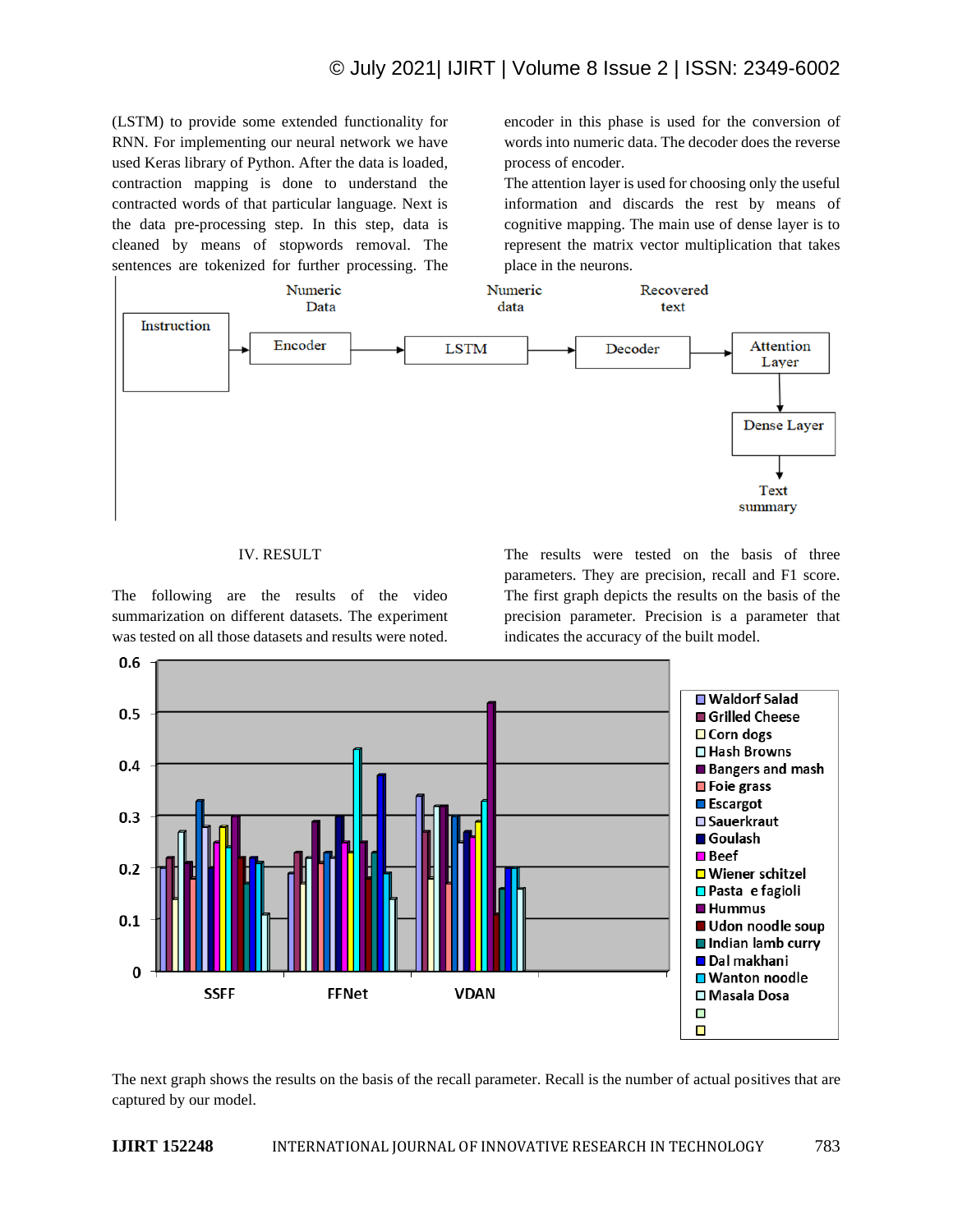# © July 2021| IJIRT | Volume 8 Issue 2 | ISSN: 2349-6002



The next graph shows the results on the basis of F1 score.



The following graph depicts the result of text summarization.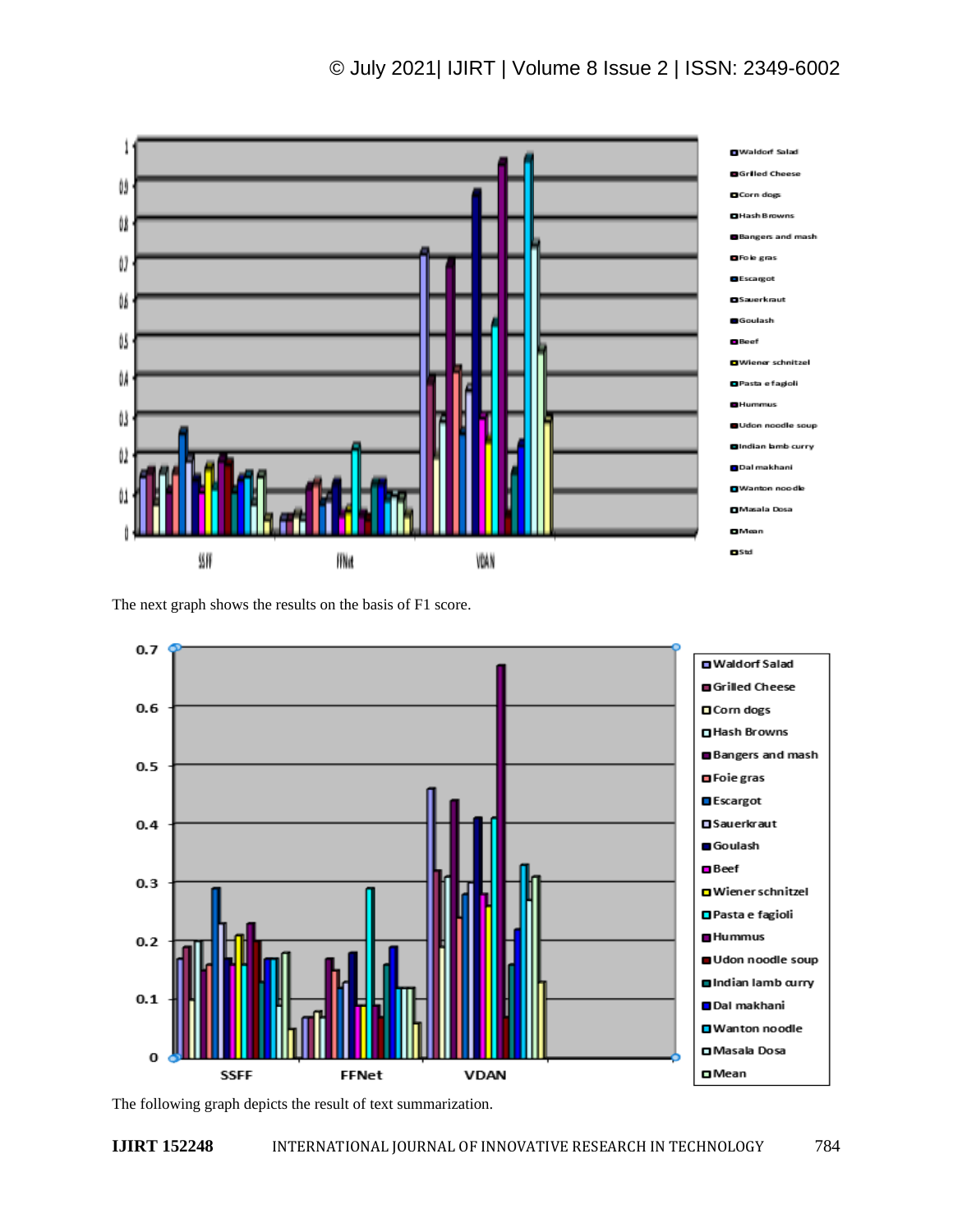

# IV. CONCLUSION

Thus a time saver has been introduced in the form of a summarizer. With the help of summarizing a quick idea could be derived without spending hours. This will not just save time but help in different aspects of life. Video summarizer with the text summarizer can prove to be boon in the forthcoming stages of life. People who hate reading can also get to know content by reading the summarized version of long paragraphs and videos instantly.

#### V. FUTURE ENHANCEMENT

Video summarization opens a wide branch in compact representation of the multimedia data. Based on the application different type of summary could be derived from the videos. This could be enhanced further by getting voice as input and performing the summarization. This would further ease the way of getting things known. This would particularly help in long business meeting where people are supposed to listen to every single line. This would prove to be a time saver

#### REFERENCES

[1] Amit bora, Shanu Sharma [2018]," A Review on Video Summarization Approcahes: Recent Advances and Directions", International Conference on Advances in computing,

communication control and networking (ICACCCN).

- [2] B. Gong, W.-L. Chao, K. Grauman, and F. Sha. [2017]." Diverse sequential subset selection for supervised video summarization". In Advances in Neural Information Processing Systems.
- [3] Bor-Chun Chen, Yan-Ying Chen, Francine Chen (2017), Joint Video Summarization and Captioning with Recurrent NeuralNetworks.
- [4] Chandra Khatri, Gyanit Singh, Nish Parikh [2018]," Abstractive and Extractive Text Summarization using Document context vector and recurrent neural networks, IEEE paper.
- [5] Evlampios Apostolidis, Eleni Adamantidou, Alexandros I.Metsai, VasileiosMezaris, IoannisPatras[2021]," Video Summarization Using Deep Neural Networks ",IEEE paper.
- [6] J.N.Madhuri, R.Ganeshkumar [2019] ,"Extractive text summarization using sentence ranking", International conference on Data Science and Communication.
- [7] Kaiyang Zhou, Yu Qiao, Tao Xiang [2018], Deep Reinforcement for Unsupervised Video Summarization with Diversity-Representativeness Reward.
- [8] Madhu S.Nair , Jesna Mohan [2019],"Video Summarization using Convolutional Neural Network and Random Forest Classifier", IEEE region 10 conference.
- [9] Moratanch, chitrakalagopalan[2017],"A survey on Extractive text summarization", IEEE